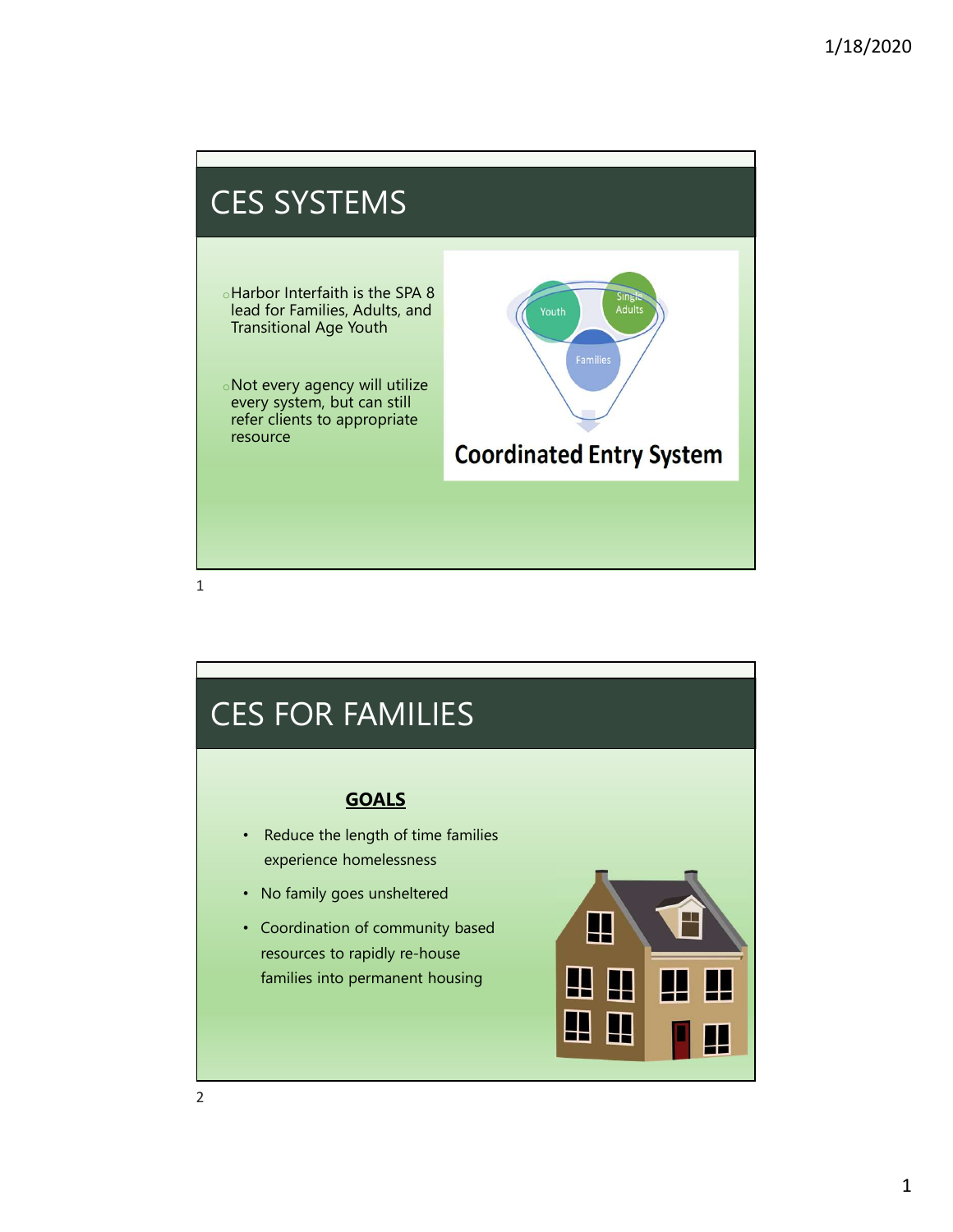### CES FOR FAMILIES

#### WHO DO WE SERVE?

- Adult with legal custody of a minor aged child
- 
- Parents under 18 with legal custody of a minor aged child.
- Literally homeless, including living out of a vehicle.
- If housed, currently in a housing crisis and at imminent risk of losing housing.
- Income at or below 50% annual Area Mean Income.



3

# CES FOR FAMILIES

#### Services

- Crisis Response
	- Standardized Screening
	- VI-F-SPDAT Assessment
	- Access to crisis housing, shelters, transitional housing

#### • Housing Plans

- Rapid Re-Housing
- Permanent Supportive Housing
- Housing Prevention/Diversion
- Housing Retention
- Access to mental health and substance abuse counseling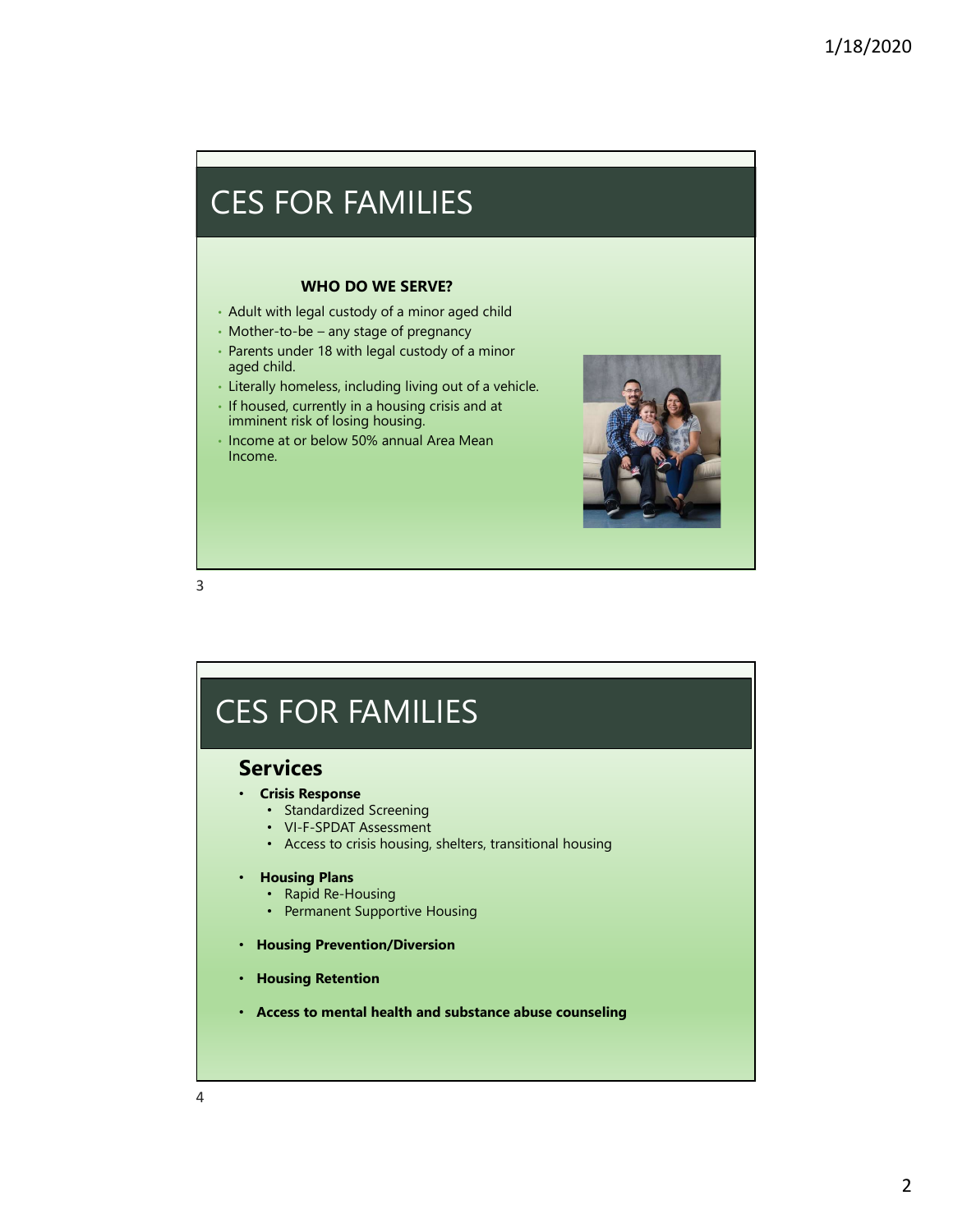### <u>CES FOR FAMILIES CONSUMING SERVICES CONSUMING SERVICES CONSUMING SERVICES CONSUMING SERVICES CONSUMING SERVICES</u> CES FOR FAMILIES

### Financial Services

- Security Deposit
- Rental Assistance
- Rental Arrears
- Utility Set Up & Deposit Fees
- Utility Arrears
- Storage Payments
- Furnishings
- Relocation assistance to include bus tickets, airfare, railway fair to assist families relocate out of state

 $5<sub>5</sub>$ 



6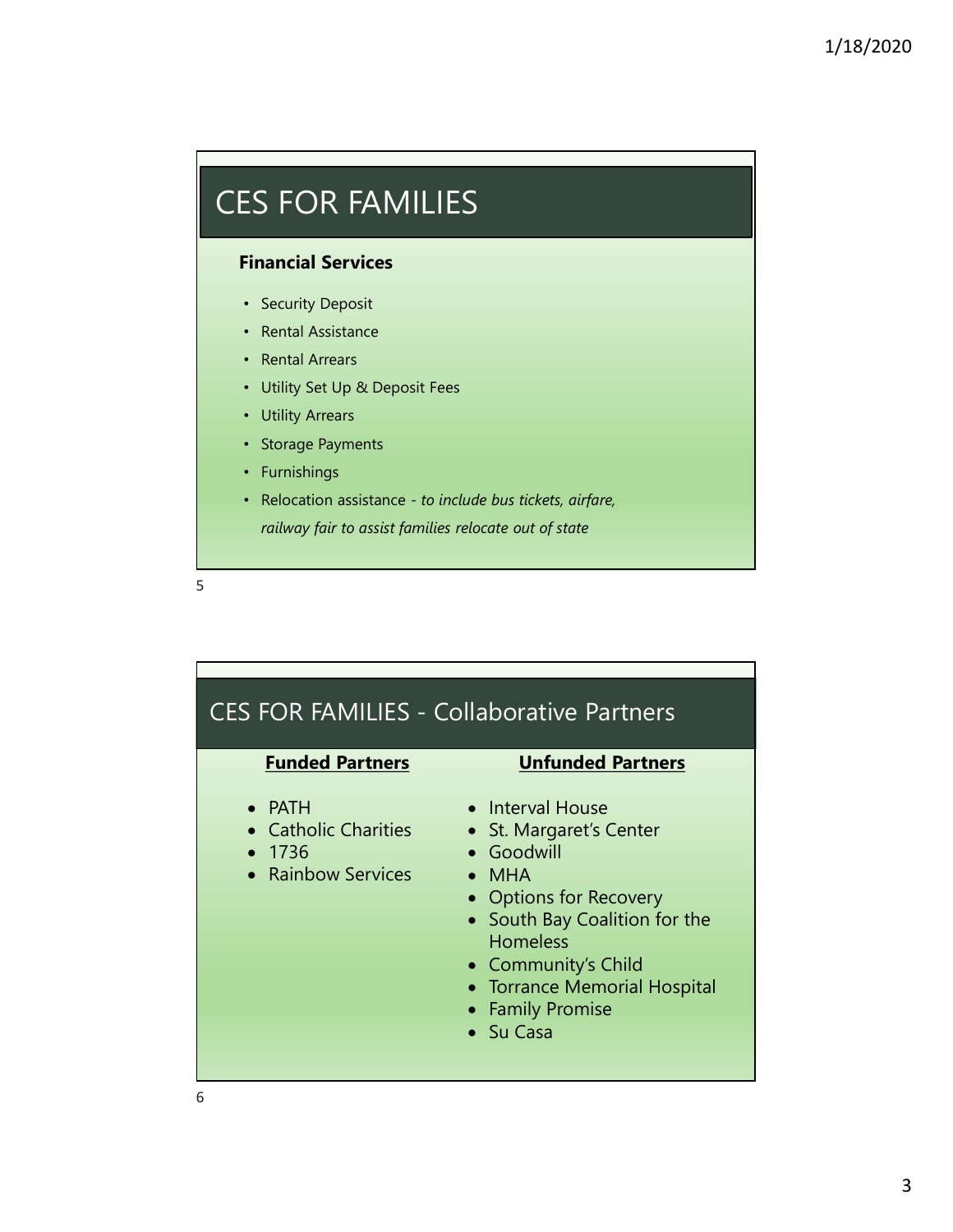

Hub Coordinator: Andrew Hyvonen Email: andrewh@epath.org

Staffed by PATH Hours: Monday-Friday,<br>8:30 am -12:00, 1:00- 5:30 pm • Phone: 213-361-5761

o Areas: Alondra Park, Del Aire, Gardena,

Hawthorne, Inglewood, Lawndale, Lennox



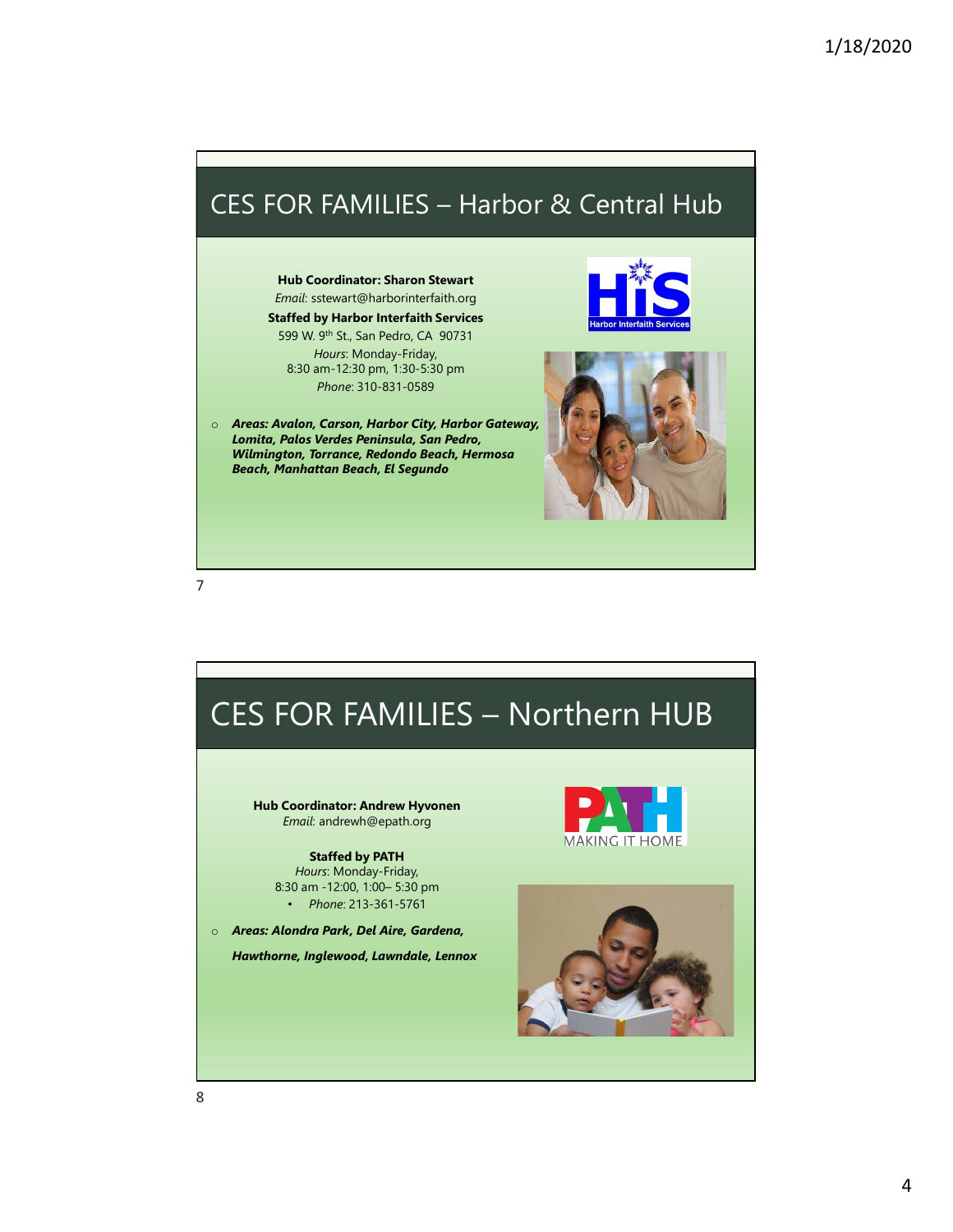# CES FOR FAMILIES – Long Beach HUB

Staffed by Catholic Charities 123 East 14th Street, Long Beach, CA 90813 Open Monday –Friday Walk In Hours: Monday-Thursday, 8:30 am –11:30am Phone: 213-251-3432

o Areas: Long Beach



9